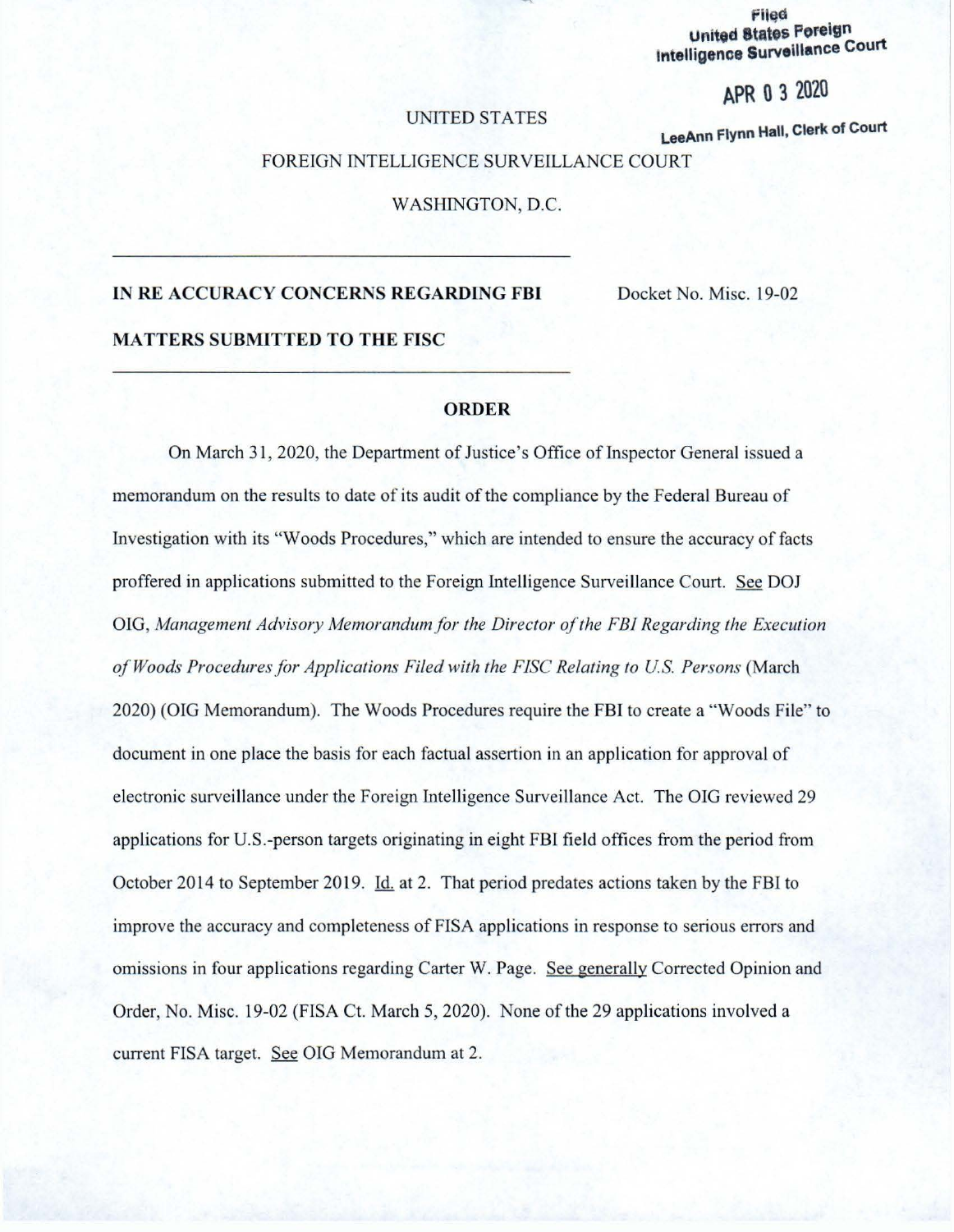The OIG's review of the 29 applications "consisted solely of determining whether the contents of the FBI's Woods File supported statements of fact in the associated FISA application." Id. The OIG "did not seek to determine whether support existed elsewhere for the factual assertion in the FISA application (such as in the case file), or if relevant information had been omitted from the application," nor did it make "judgments about whether the [identified] errors or concerns . . . were material" to the findings necessary for the Court to grant the application. Id. at 2-3.

Despite those limitations, the OIG expressed a "lack of confidence that the Woods Procedures are working as intended"  $-i.e.,$  "as a means toward achiev[ing]" the FBI's professed policy "that FISA applications be 'scrupulously accurate." Id. at 2. It would be an understatement to note that such lack of confidence appears well founded. None of the 29 cases reviewed had a Woods File that did what it is supposed to do: support each fact proffered to the Court. For four of the 29 applications, the FBI cannot even find the Woods File. Id. at 2-3. For three of those four, the FBI could not say whether a Woods File ever existed. Id. at 3. The OIG, moreover, "identified apparent errors or inadequately supported facts" in all 25 applications for which the Woods Files could be produced. Id. Interviews with FBI personnel "generally have confirmed" those deficiencies, not dispelled them. Id.

Regarding the defects in the Page applications, the Court observed: "The frequency with which representations made by FBI personnel turned out to be unsupported or contradicted by information in their possession, and with which they withheld information detrimental to their case, calls into question" the reliability of other FBI applications. See Order at 3, No. Misc. 19-02 (FISA Ct. Dec. 17, 2019). The OIG Memorandum provides further reason for systemic concern. It thereby reinforce s the need for the Court to monitor the ongoing efforts of the FBI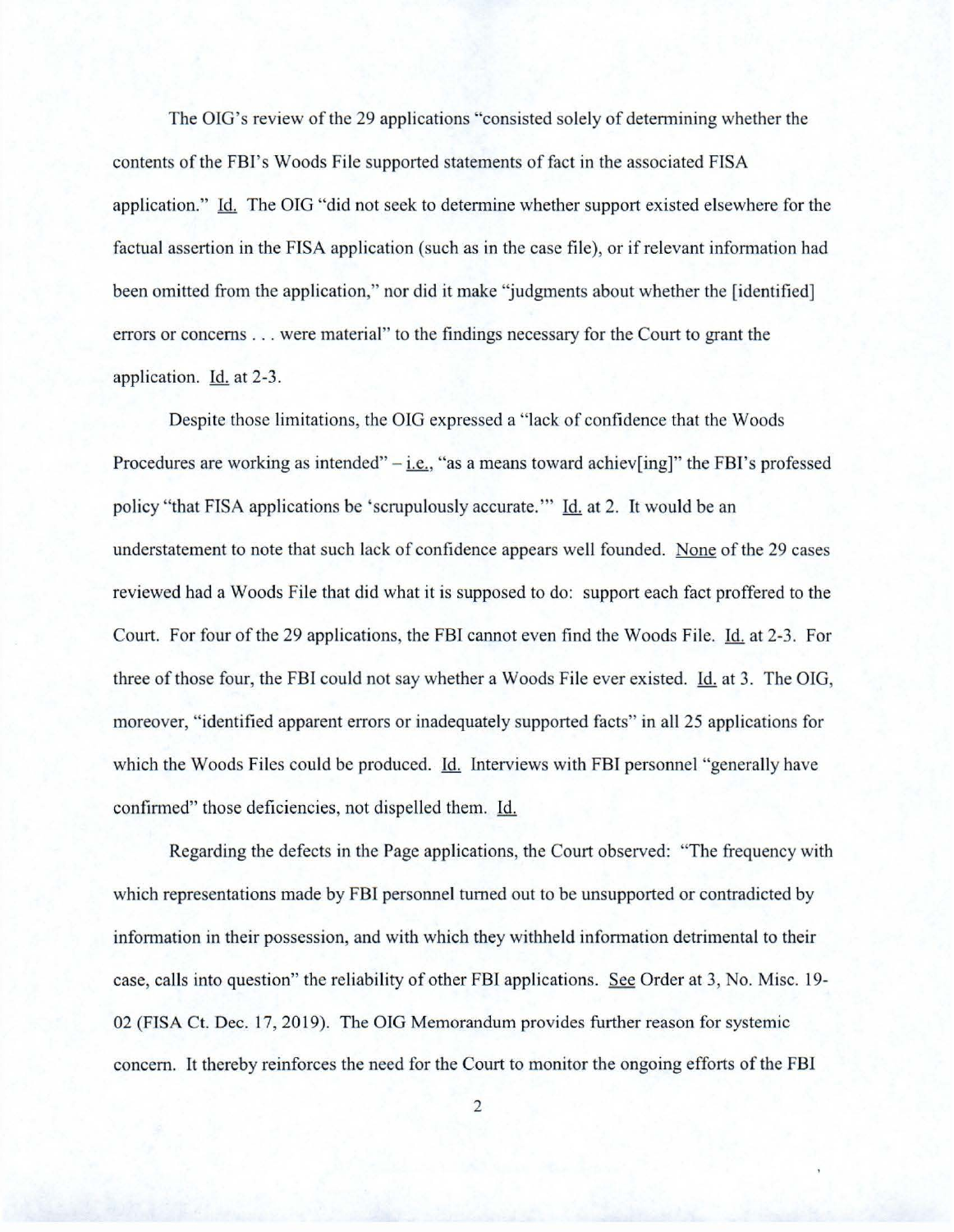and DOJ to ensure that, going forward, FBI applications present accurate and complete facts. When problems are identified in particular cases, furthermore, the Court must evaluate what remedial measures may be necessary.

THEREFORE, the Court ORDERS as follows:

1. The government forthwith shall provide the Court with the names of the targets and the docket numbers for the 29 applications reviewed by the OIG and specify which targets and docket numbers correspond to the four applications for which the FBI could not locate a Woods File and the three for which it could not say whether a Woods File ever existed;

2. The government shall:

(a) assess to what extent those 29 applications involved material misstatements or omissions; and

(b) assess whether any such material misstatements and omissions render invalid, in whole or in part, authorizations granted by the Court for that target in the reviewed docket or other dockets .

In making those assessments, the government shall prioritize cases and targets for which the FBI was unable to locate a Woods File for the OIG's review;

3. By June 15, 2020, the government shall make a sworn submission reporting on the conduct and results of the assessments required by paragraph 2 above , including the basis for assessing that particular misstatements or omissions were not material or otherwise did not render invalid any Court authorization;

4. Starting no later than June 15, 2020, and at two-month intervals thereafter, the government shall report on the progress of efforts to account for and ensure the proper maintenance of Woods Files for all dockets beginning on or after January 1, 2015, and, as